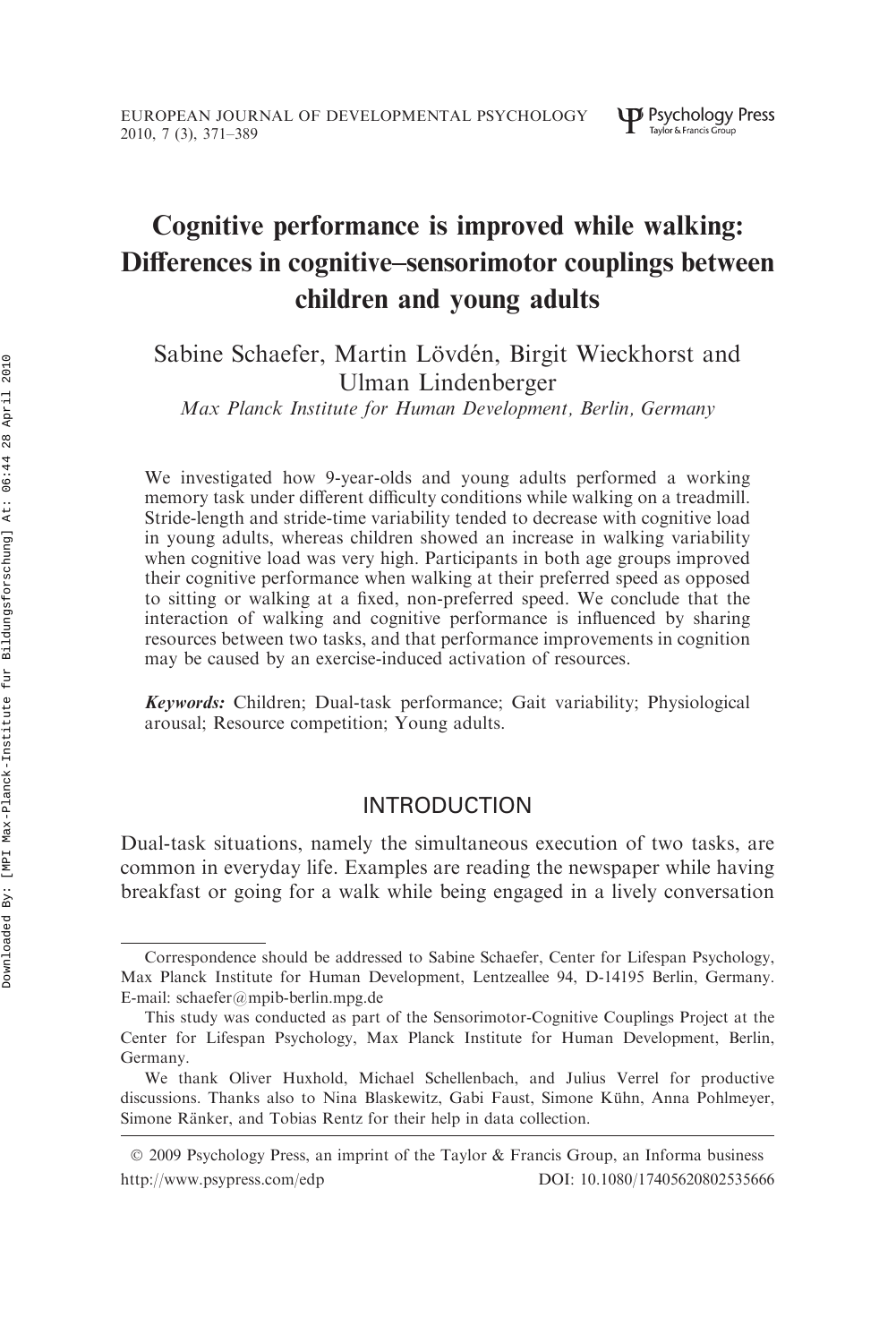#### 372 SCHAEFER ET AL.

with a friend. Often, one of the two tasks is a sensorimotor task (e.g., walking or keeping one's balance on a bus), and the other task is a cognitive task (e.g., trying to remember which groceries have to be bought on the way home). Research concerning people's ability to perform two tasks concurrently has referred to these types of situations as dual-task or multi-task situations, and resource theories have often been used to explain the resulting behaviour. The underlying assumption is that attentional resources are limited and have to be shared between the two tasks (Kahneman, 1973; Wickens, 1991). Therefore, when the demands of the two tasks exceed the individual's processing resources, performance decrements are to be expected, which are often referred to as dual-task costs. Note that this line of reasoning assumes that the two tasks compete for the same pool of limited resources. However, assuming that there might be multiple resource pools instead, and that the amount of specific resources required for performing certain tasks depends on the task characteristics of the two component tasks, allows for the explanation of a larger variety of potential findings in the dual-task research domain (Navon & Gopher, 1979). Under the assumption of multiple resource pools, the execution of two concurrent tasks only suffers if some of the resources required to perform one of the tasks are also necessary to perform the other task.

Concerning age differences in the ability to perform two tasks concurrently, children have often been reported to show larger performance decrements in a dual-task situation than young adults (see Guttentag, 1989, for a review). This pattern has been replicated in studies with cognitive–sensorimotor dual-tasks (see Huang & Mercer, 2001, for a review), and such situations have also often led to higher performance decrements in older as opposed to younger adults (see Schaefer, Huxhold, & Lindenberger, 2006, for a review). For example, Krampe, Schaefer, Lindenberger, and Baltes (2008) had 9- and 11-year-olds and young adults walk on a narrow track while concurrently performing a semantic wordfluency task. Participants from all three age groups reduced their walking speed to a comparable extent when performing the word-fluency task, but only 9-year-olds additionally showed reductions in their word-fluency performance, while 11-year-olds and young adults were able to maintain their cognitive performance under dual-task conditions.

Not every cognitive–sensorimotor dual-task study, however, shows higher overall dual-task costs in children as compared to young adults. Schaefer, Krampe, Lindenberger, and Baltes (2008) conducted a study in which 9- and 11-year-olds and young adults were balancing on an ankle-disc board while concurrently performing either an episodic memory task or a working memory task. Task difficulties of the cognitive tasks had been adjusted individually to each participant's performance level. Under dualtask conditions, cognitive performance was reduced in all age groups, but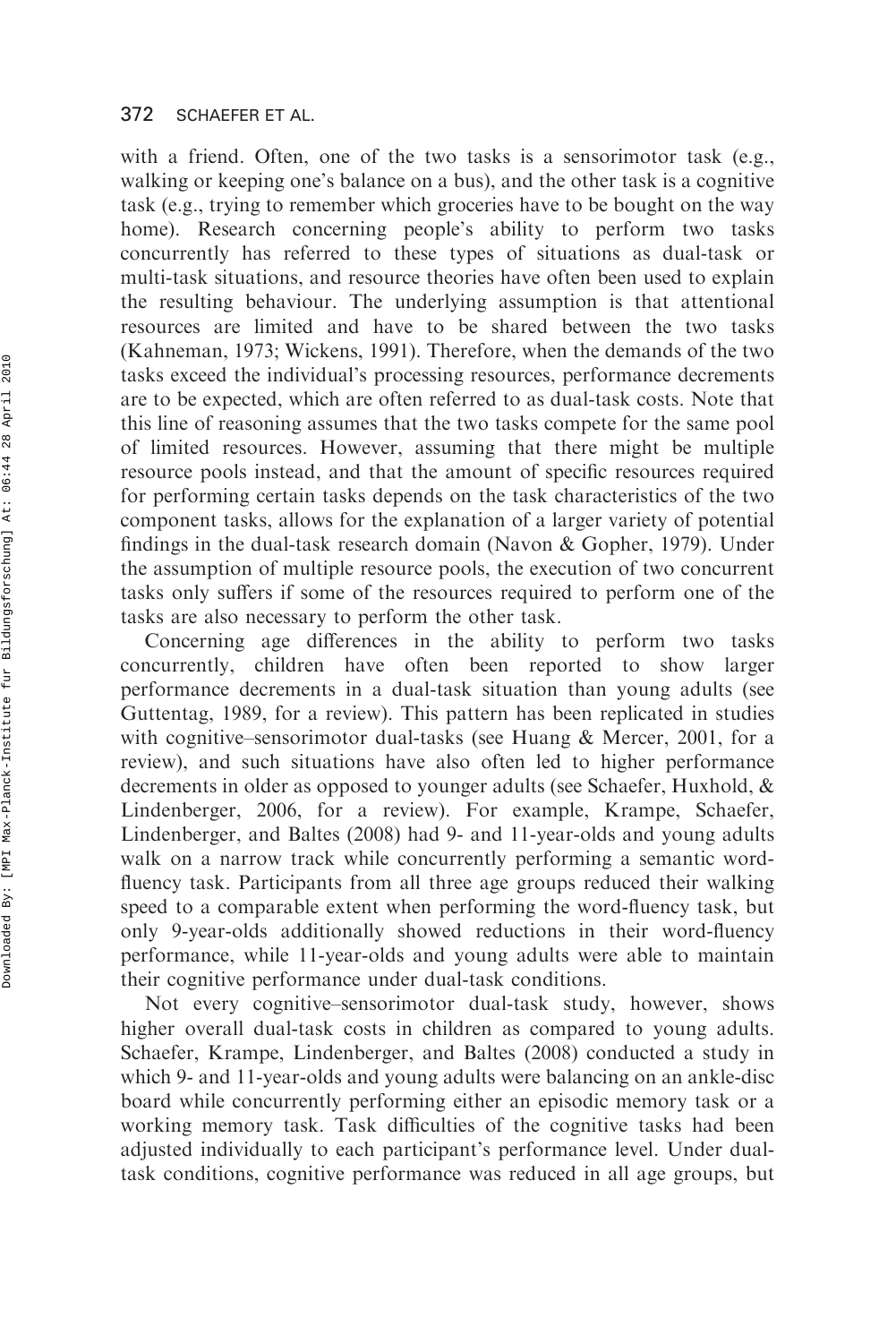only adults showed more body sway on the ankle-disc board as compared to the single-task condition. Children, on the other hand, reduced their body sway under dual-task conditions, and therefore showed smaller dual-taskrelated performance decrements when dual-task costs were aggregated over the two task domains. This pattern of performance was interpreted as an incidence of adaptive resource allocation in the children's groups, since children were operating closer to their stability boundaries already under single-task conditions and protected their body's equilibrium under dualtask conditions by further reducing their body sway.

In general, resource theories (no matter whether they assume a general resource or a pool of independent resources) assume that performing two tasks concurrently will either lead to no changes in performance or to performance decrements. However, there might be situations in which performance is even improved in a dual-task situation. These cases have usually not been interpreted within the dual-task research framework, but have been explained in terms of an increase in "arousal" or "activation", which may be caused by performing a sensorimotor task (e.g., exercising on a bicycle ergometer) that leads to increases in physical arousal (Kahneman, 1973). This increase in arousal or activation, then, has beneficial consequences for the performance of the secondary cognitive task, at least as long as the exercise intensity is not approaching the individual's maximum capacity.

McMorris and Graydon (2000) reviewed several such studies. According to their review, increments in speed of cognition with exercise were observed in several studies, and performance was sometimes further improved when participants were exercising with maximum intensity, especially when the cognitive task was rather complex. However, accuracy of cognitive performance—as opposed to speed—has generally not been improved significantly by incremental exercise. It is therefore assumed that individuals are able to allocate resources to task-relevant information, even during maximal exercise. McMorris and Graydon further mentioned methodological concerns that questioned the validity of several of the studies, namely the fact that exercise protocols usually did not take individual differences in fitness levels into account, and that cognitive tasks differed considerably in complexity and familiarity.

Other studies not included in the overview article by McMorris and Graydon (2000) further support the assumption of cognitive performance enhancements with exercise (Adam, Teeken, Ypelaar, Verstappen, & Paas, 1997; Collardeau et al., 2001). For example, Collardeau et al. (2001) conducted a study in which trained triathletes were running on a treadmill at a velocity that corresponded to their ventilatory threshold. In the testing session, five 10 minute submaximal treadmill runs were separated by four over-ground runs (10 minutes each). Before, during, and after running on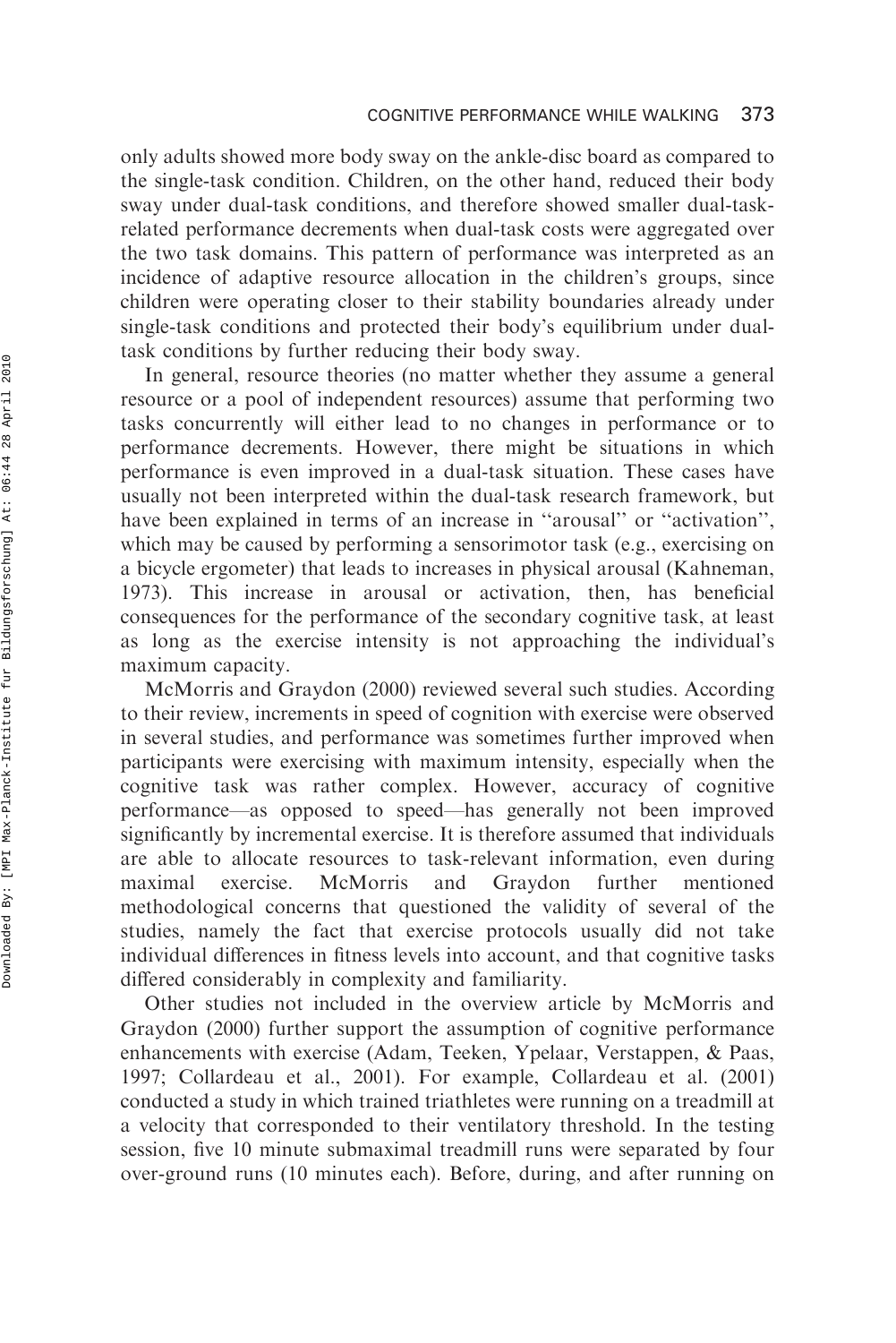#### 374 SCHAEFER ET AL.

the treadmill, the athletes performed a simple reaction time task. Reaction times were slowed compared to the pre-test performance in the first treadmill run only. After that run, a significant effect of exercise duration on simple reaction time was observed, with significantly faster reaction times after 40 minutes of exercise and thereafter. This effect is unlikely to have been caused exclusively by a practice effect, since pre- and post-test reaction times that were recorded at rest did not differ significantly. The authors suggested that simple cognitive performance can be improved during exercise, despite the negative effect of dual-tasking, and they assumed that the underlying reason for this improvement was an increase in arousal induced by a prolonged exercise.

In addition, it has been investigated whether there are age differences between children of different ages and young adults in the ability to profit from an exercise-induced arousal. Deakin et al. (1988) had 8-year-olds, 11-year-olds, and young adults perform a visual detection task at rest and while walking at 75% of their maximum heart rate. Over and above the main effect of age group, with 8-year-olds' visual detection being inferior to 11-year-olds' and young adults' performance, responses were quicker at all levels of distraction when targets were present while participants were exercising. This effect was most apparent when many distracting items were presented in the display, and it did not interact with age. This indicates that children are also able to profit from exercise and can improve their cognitive performance due to exercise-induced arousal.

The current study investigated whether walking on a treadmill at either a fixed or a self-chosen speed while concurrently performing a cognitive task (N-back working memory task) with different levels of task difficulty would lead to decreases or increases in cognitive performance as compared to a baseline condition in which the cognitive task was performed while sitting on a chair. We also investigated whether 9-year-olds and young adults differed in these dual-task performance patterns. A previous study using the same experimental paradigm in young and older adults indicated that cognitive performance did not change between single- and dual-task conditions when participants were walking at their self-chosen speed (Lövdén, Schaefer, Pohlmeyer, & Lindenberger, 2008). Decreases in performance would be predicted by a resource account that assumes that the two tasks compete for limited resources, while performance increases would be predicted if one assumes that sensorimotor performance leads to an increase in arousal or activation, which then can be invested into the cognitive task. Concerning age differences, a resource account would predict that children have fewer resources available than young adults, so that their dual-task-related performance decrements are greater than those observed in young adults. Under the assumption that cognitive performance profits from an increase in arousal or activation associated with the sensorimotor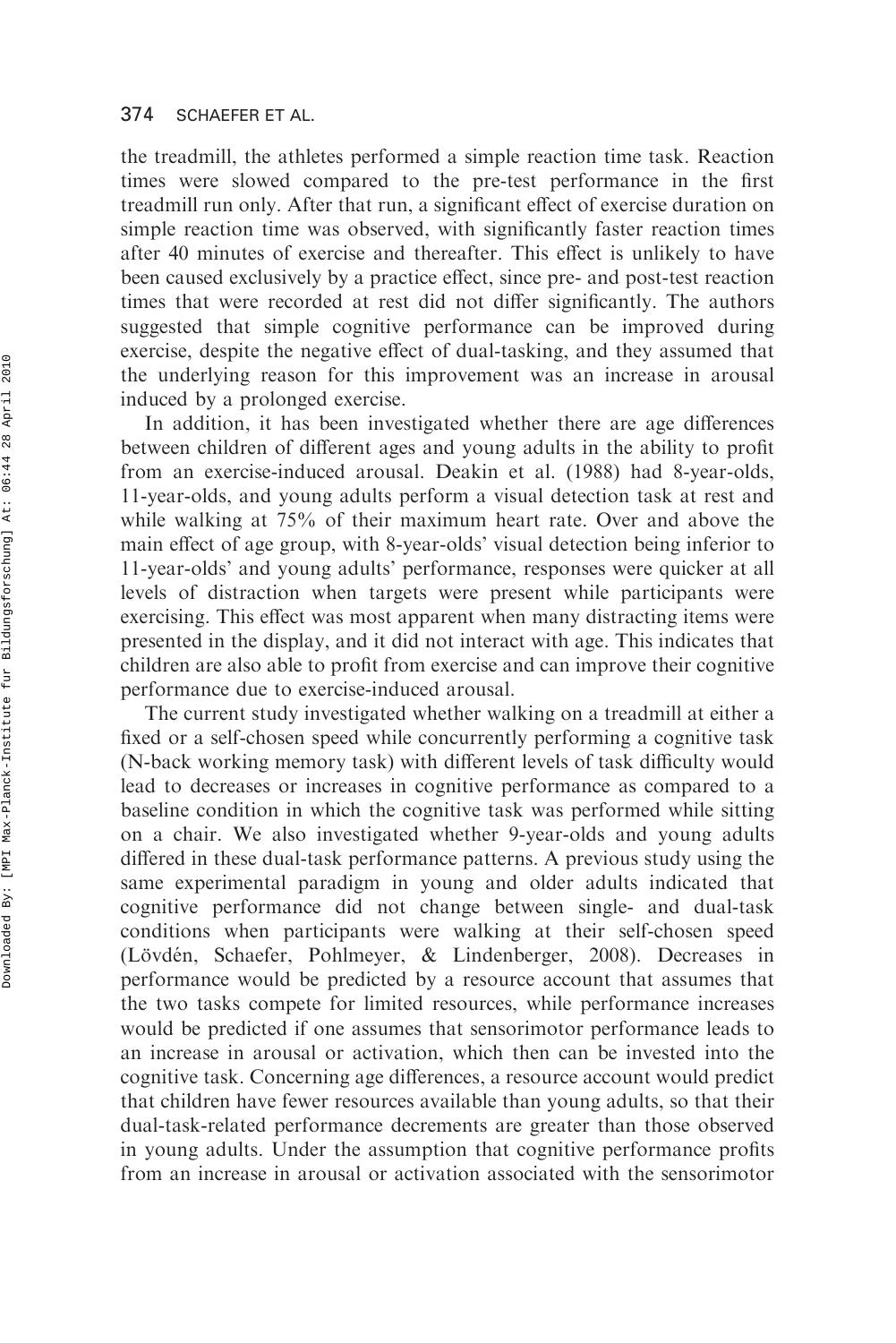task, it is an open question whether this effect should be more pronounced in children or young adults.

Li, Krampe, and Bondar (2005) discussed four methodological concerns that should be taken into account when conducting cognitive–sensorimotor dual-task research (see also Lindenberger, Marsiske, & Baltes, 2000). They argued that the tasks that are used should mimic everyday processing demands in multi-tasking. We tried to incorporate this concern in the current study by having participants walk on a treadmill while being engaged in a working memory task. We used the N-back task, which taps central cognitive functions, like the monitoring, short-term storage, and scheduled retrieval of the presented stimuli, and which also involves executive control processes (Dobbs & Rule, 1989). Second, Li et al. argued that co-ordination costs should be calculated for all tasks involved. Since we measured cognitive performance as well as several gait parameters such as stride time and stride length, we were able to investigate dual-task-related changes in both task domains. The third methodological concern states that task difficulties should be varied systematically to challenge individuals' potentials at an age-appropriate level. We included a difficulty manipulation of the two tasks in our design (i.e., performance on the N-back was assessed at four different difficulty levels, and walking on the treadmill was performed at a fixed speed of 2.5 km/h and at a self-chosen speed). Finally, Li and colleagues argued that differential-emphasis manipulations should be used, in which participants are instructed to exert control over their resource allocation operations, by shifting their attention more to one task than to the other. We refrained from taking this consideration into account, since it is unclear whether shifting one's attention to the performance of a rather automatized task such as walking has detrimental or beneficial consequences for task performance (Huxhold, Li, Schmiedek, & Lindenberger, 2006).

## METHOD

#### **Participants**

Thirty-two 9-year-olds ( $M_{\text{age}} = 9.0$  years;  $SD_{\text{age}} = 0.18$  years; 16 girls and 16 boys) and 32 younger adults ( $M_{\text{age}} = 25.3$  years;  $SD_{\text{age}} = 2.89$  years; 16 women and 16 men) were sampled from the participant pool of the Max Planck Institute for Human Development, Berlin, Germany. Exclusion criteria for young adults were diagnosed disorders directly affecting gait and balance, diabetes and diagnosed heart problems. Children with orthopaedic disorders, balance problems (e.g., acute or chronic ear infections), meningitis, attention-deficit-hyperactivity syndrome (ADHS) or with neurological disorders (e.g., cerebral palsy, brain tumours, epilepsy) were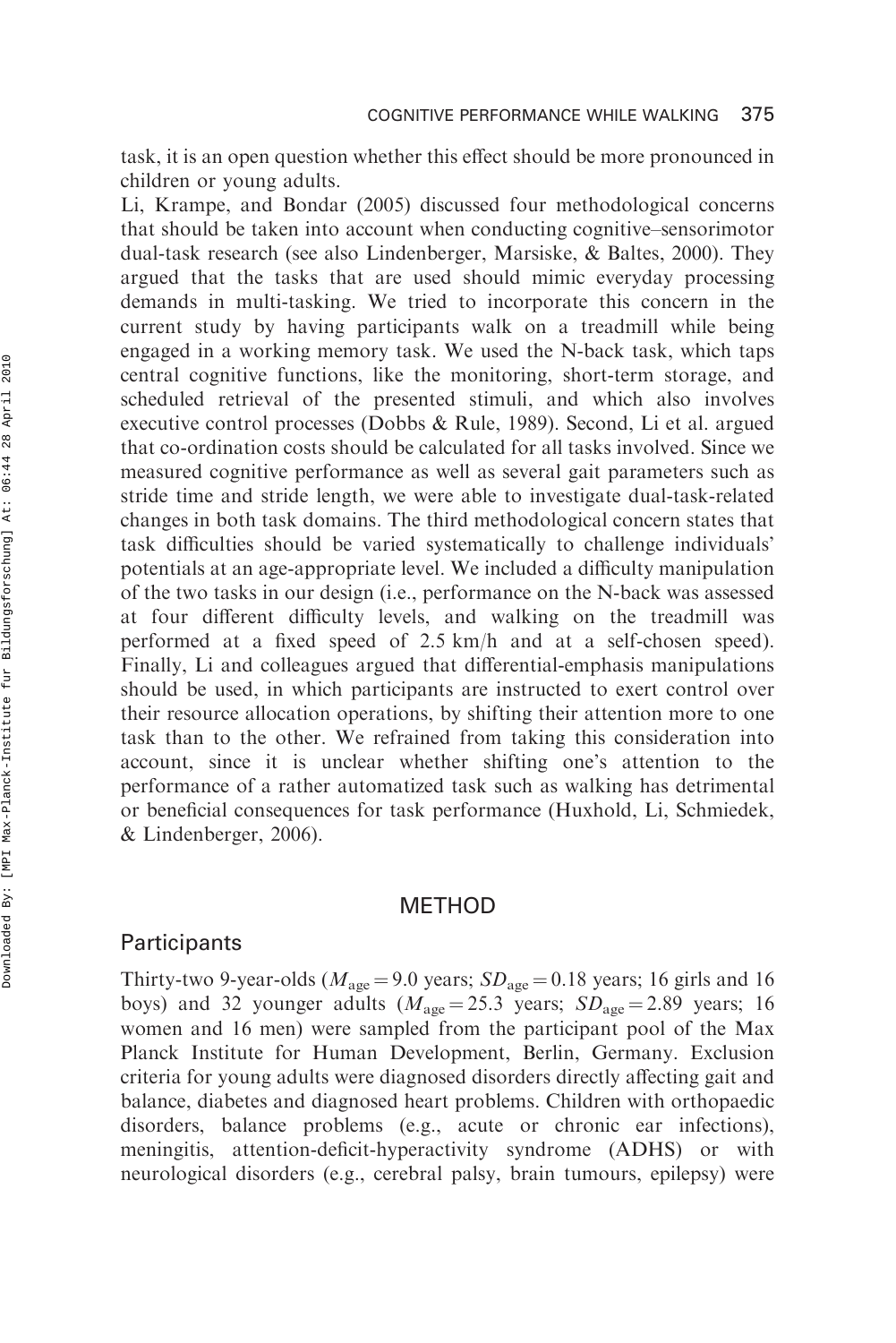excluded. All participants had normal or corrected-to-normal vision and hearing. Parts of the data from the group of young adults have been previously reported by Lövdén et al. (2008) as comparison data for a sample of older adults.

Perceptual speed (Digit-Symbol Substitution; Wechsler, 1981) and vocabulary (MWT-A; Lehrl, Merz, Burkard, & Fischer, 1991) were assessed to document cognitive age typicality of the sample. For the item-per-second score of the Digit-Symbol Substitution Test, a t-test revealed that young adults scored significantly more items per second than 9-year-olds,  $t(39.87) = 15.2$ ,  $p < .001$ . Furthermore, young adults had significantly higher scores than 9-year-olds on the vocabulary test, as indicated by a t-test for independent samples with  $t(61) = 10.0$ ,  $p < .001$ . The overall picture on these cognitive measures is consistent with the developmental literature showing that cognitive speed and knowledge of vocabulary improve during development (e.g., Case, Kurland, & Goldberg, 1982; Fry & Hale, 1996).

Participants provided written consent prior to the experiment and received  $\epsilon$ 50 for their participation. Parents provided written consent for their children. The study was approved by the ethics committee of the Max Planck Institute for Human Development.

#### Apparatus

A 12-camera (infrared V-cam 100 & 200) Vicon motion capture system (Vicon 612, Workstation 4.6; Vicon Ltd, Oxford, UK), sampling at 200 Hz, was used for capturing participants' motion on the treadmill. Gym shoes in all sizes were prepared with reflector markers at the big toes and the heels, and an additional 35 reflector markers were attached to participants' bodies for the motion analyses.

Participants walked on a treadmill (Woodway GmbH, Weil am Rhein, Germany) which had its walking area  $(200 \times 70 \text{ cm})$  at the level of the surrounding floor. No handrail was present. In order to prevent complete falls, a safety harness was fastened around the waist of the participant and to the ceiling.

A 200  $\times$  270 cm screen was mounted in front of the treadmill. A virtual environment consisting of a straight path was back projected to the screen (175  $\times$  234 cm). The visual flow of the virtual environment was synchronized to the speed of the treadmill with an empirically established flow/speed ratio (see also Lövdén, Schellenbach, Grossmann-Hutter, Krüger,  $\&$  Lindenberger, 2005). The reason for projecting the virtual environment was to reduce the risk that participants unnaturally focused on the experimental environment while avoiding fixation at one point in space.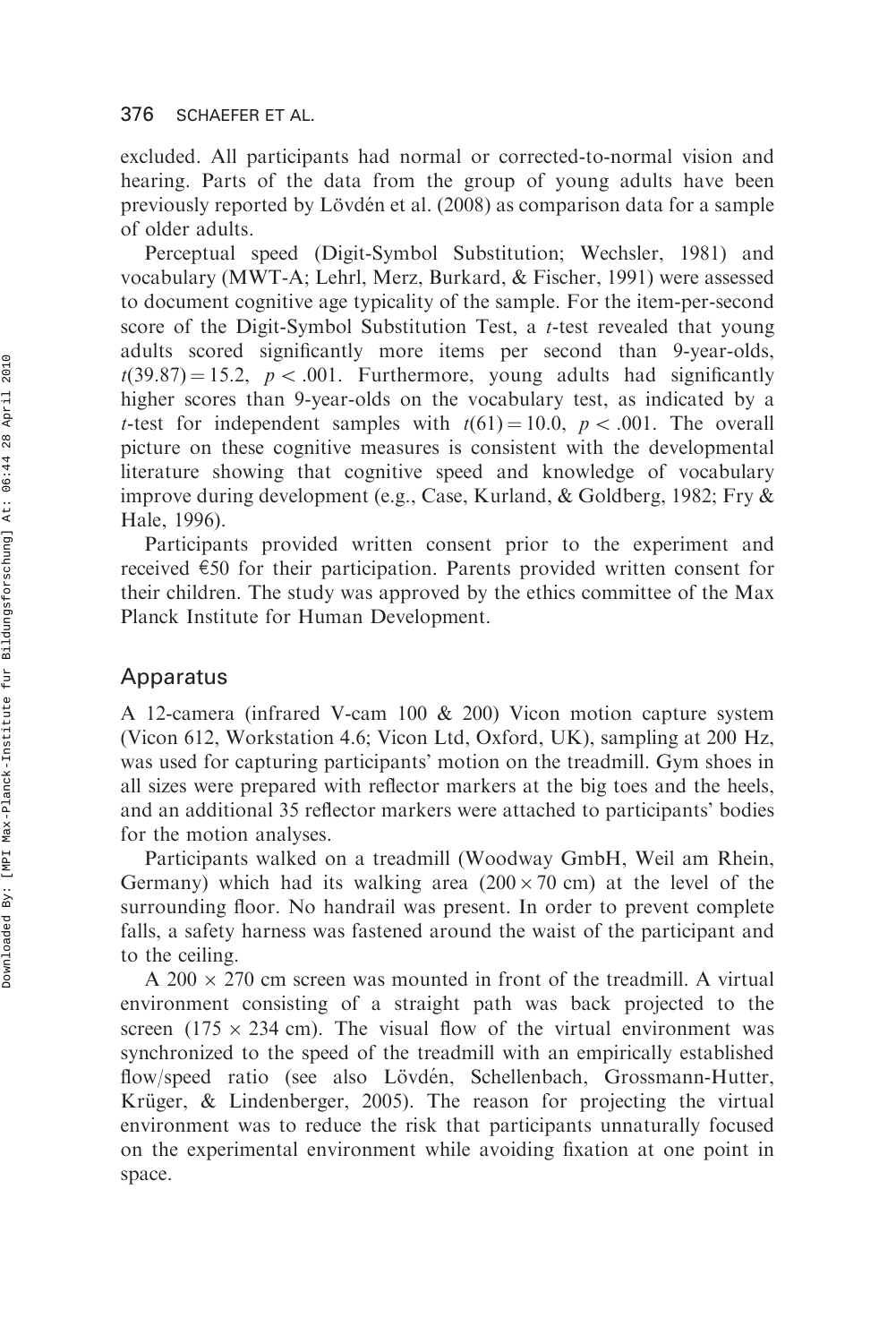#### Design and procedure

The experimental design for the cognitive measures was a 2 (Age Group: children/young adults)  $\times$  2 (Setting: sitting/walking)  $\times$  2 (Walking Speed: fixed speed/preferred speed)  $\times$  4 (WM Load: 1-back to 4-back) factors design. For the sensorimotor variables, the design was a 2 (Age Group: children/young adults)  $\times$  2 (Walking Speed: fixed speed/preferred speed)  $\times$ 5 (WM Load: no load to 1-back to 4-back) factors design. The sensorimotor variables of interest in the current study were the coefficient of variation for stride time and stride length. The coefficient of variation (CV) is the standard deviation divided by the mean— $CV = (standard deviation/$ mean)  $\times$  100—and it is often used in cases when variances of distributions with different means are compared, and when mean value and variance are dependent on each other (Beauchet, Dubost, Herrmann, & Kressig, 2005; Ebersbach, Dimitrijevic, & Poewe, 1995). Stride length is defined as the distance covered in two steps, which is from one heel strike to the next heel strike of the same foot. Accordingly, stride time is defined as the time to perform one stride. Stride-to-stride fluctuations in walking are assumed to be a sensitive marker for gait control and gait stability, with higher variability representing a less consistent and less stable walking pattern (Hausdorff, 2005).

Data collection consisted of two sessions. One session involved walking at a fixed speed (2.5 km/h) and one involved walking at a preferred speed. The order of sessions was counterbalanced. Anthropometric data (e.g., height, weight) was obtained in the beginning of the first session. Cognitive ability measures were assessed at the beginning of the second session. Participants were tested individually in sessions that lasted approximately two hours.

In each session, participants were given at least seven minutes to become familiar with the treadmill. Different walking velocities were introduced. In the ''preferred speed'' condition, the participant selected a tempo allowing natural and rhythmic walking with which they felt comfortable. Otherwise the fixed speed was introduced for at least three minutes. The participants completed the four conditions of the single-task N-back (1-, 2-, 3-, and 4-back) while sitting comfortably on a chair. Next, the single-task walking (no load condition) was carried out, during which the motion capture started 30 seconds after the participants had started walking on the treadmill. Motion capture lasted for about 20 seconds. Then the participant walked and performed the N-back task simultaneously (dual-task condition). Depending on the counterbalancing condition, the dual-task phase started with N-back 1 or N-back 4. Each N-back task was repeated twice. The auditory N-back started 30 seconds after the participant had started walking on the treadmill. Motion capture started 39 seconds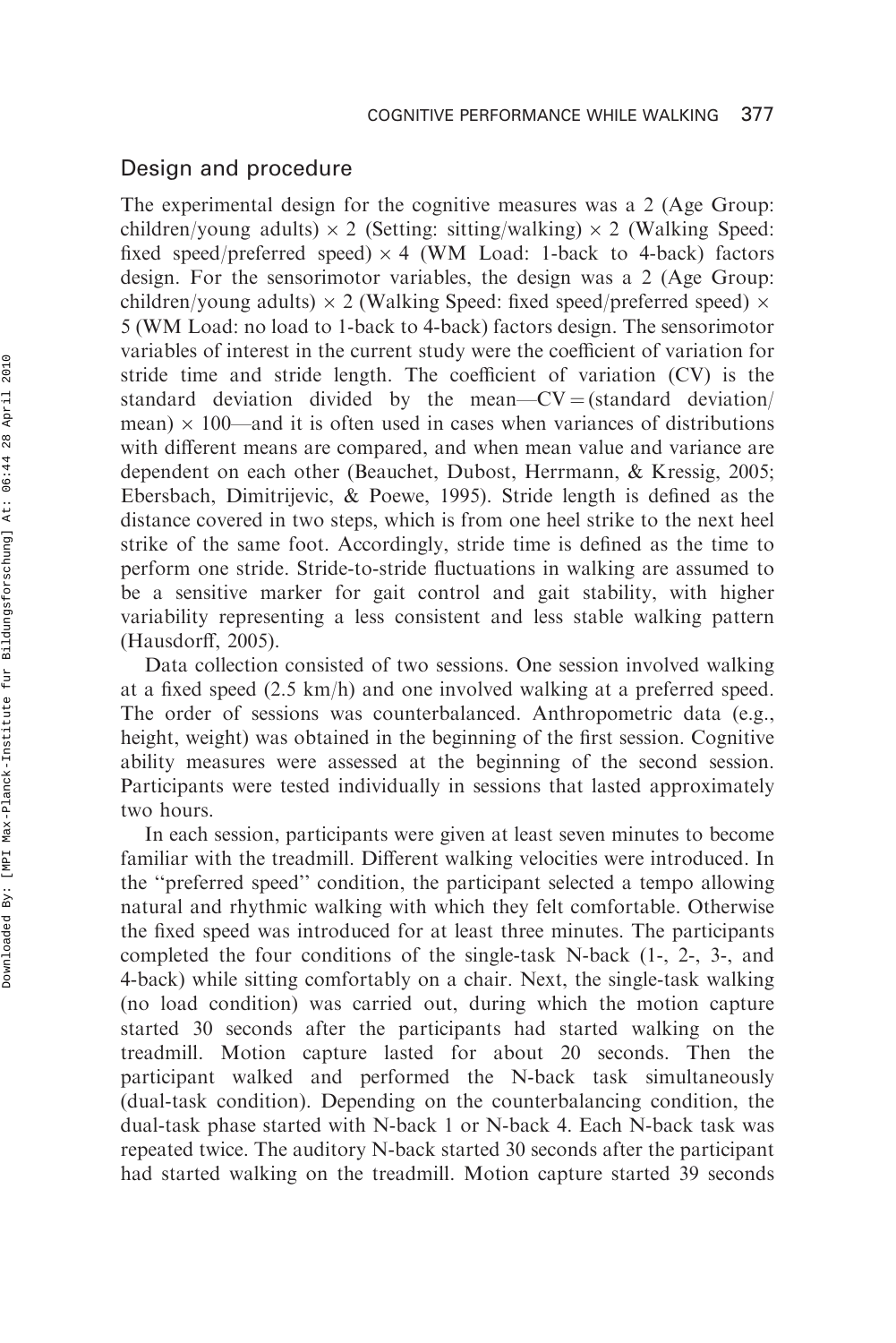after the auditory N-back had started and lasted for about 21 seconds. Between the first and second trial there was an interval of 30 seconds. The subject did not stop walking on the treadmill during that time. Finally, the second trial of single-task N-back 4, 3, 2, and 1 was performed while sitting on a chair.

The N-back tasks involved series of 26 digits from 1 to 9 presented via loudspeakers. Depending on the condition of WM load, participants verbally responded with ''yes'' whenever a digit was heard that was the same as the one presented 1, 2, 3, or 4 positions back in the series. All responses were noted by the experimenter and later scored as correct or false alarms. Six ''yes'' responses were required in each trial for perfect performance, so the maximum score was 6 points for each trial. One point was subtracted from the score for each false alarm. The inter-stimulus interval varied randomly between 2350 and 3150 milliseconds to prevent rhythmical influences on gait. To minimize articulation during the motion capture, none of the six target items occurred in the 20-second interval in which motion was captured (item 13–item 21).

#### Data processing and statistical analyses

The motion data (heel and toe markers) were post-processed in MATLAB 6.5 (Mathworks, Sherborn, MA). From the 20 seconds of motion data from each trial, the first and last 2.5 seconds were discarded due to unreliable data. From the remaining 15 seconds, 9 gait cycles were extracted for all individuals. Mean and coefficient of variation for stride time and stride length over the 18 steps were computed separately for the left and right foot and the two trials of each condition. Subsequently, the estimates for left and right foot were averaged. A few ( $\langle 3\% \rangle$ ) outliers ( $\pm$  3 SDs) were replaced by the values of the other trial in a condition before averaging across the two trials of each condition.

Mixed ANOVAs were performed separately for the dependent variables. For the sensorimotor variables, a 2 (Age Group: younger/older)  $\times$  2 (Walking Speed: preferred/fixed)  $\times$  5 (Task: no load–4-back) ANOVA addressed the effects of walking with no load as compared to walking under different difficulty levels of the cognitive task and the influence of walking speed. WM load and task were within-subject factors. For WM performance, a 2 (Age Group: younger/older)  $\times$  2 (Walking Speed: preferred/fixed)  $\times$  2 (Setting: sitting/walking)  $\times$  4 (WM Load: 1-back to 4-back) ANOVA was performed. WM load, walking speed, and setting were within-subject factors. For within-subject effects, the multivariate F-values are reported. In cases in which variances were not equal in t-tests or in which the sphericity assumption was not met in mixed-design ANOVAs, corrected degrees of freedom have been used. The alpha level was .05.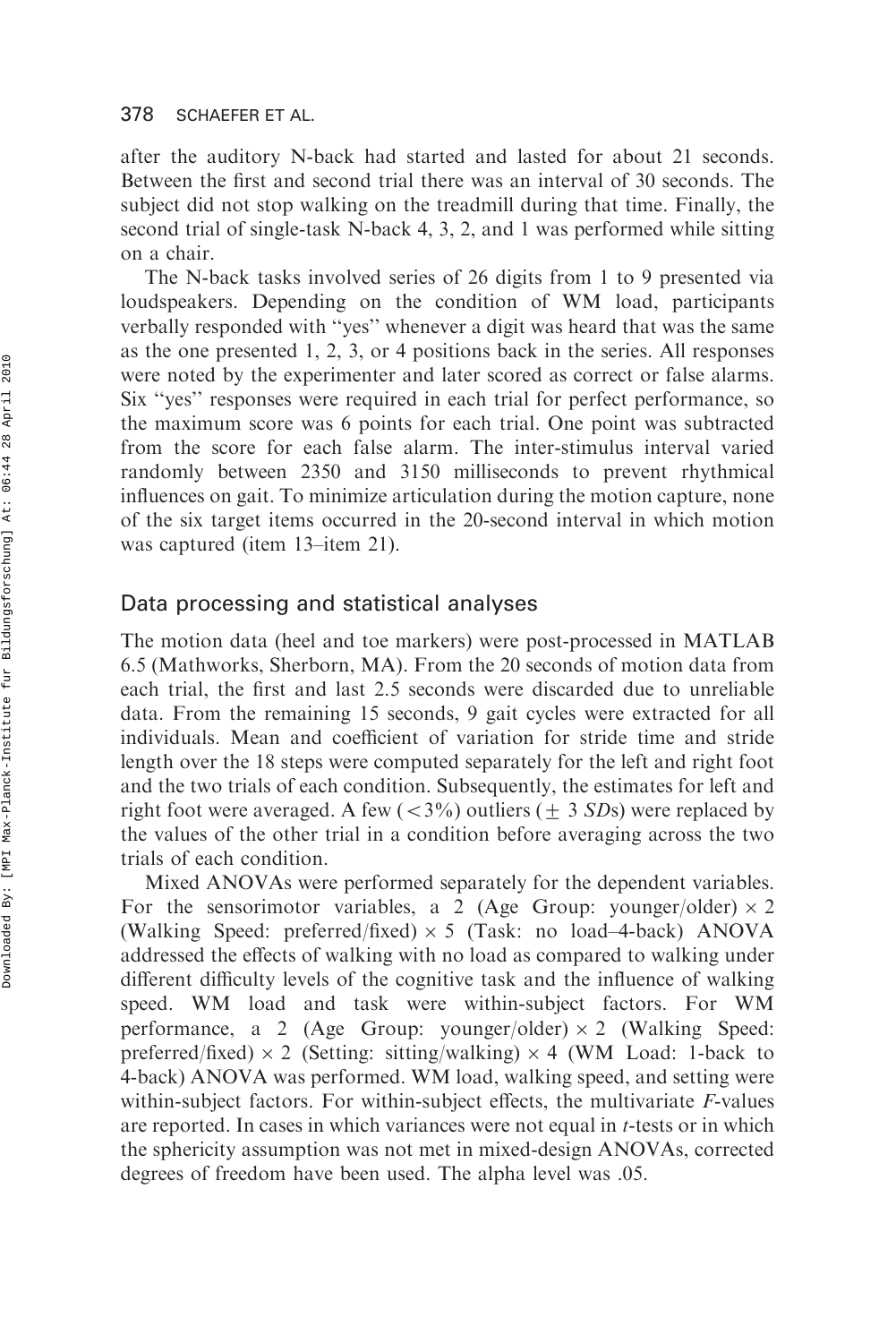# RESULTS

#### Walking behaviour

Young adults preferred a faster walking velocity  $(M = 3.73 \text{ km/h}, SD =$ 0.39) than 9-year-old children  $(M = 3.09 \text{ km/h}, SD = 0.41)$ ,  $t(61.86) = 6.4$ ,  $p<$  0.01. In addition, the self-selected walking velocity of both 9-year-old children and young adults was significantly faster than the given fixed-speed velocity of 2.5 km/h. Concerning age differences in mean values of gait parameters, children showed shorter stride lengths, higher cadences, and briefer stride times than young adults in both speed conditions. This pattern has often been reported in the literature (Adolph, Vereijken, & Shrout, 2003; Hausdorff, Zemany, Peng, & Goldberger, 1999). Since participants in the current study were not able to change their walking speed during a trial due to the constant speed of the treadmill, analyses of gait parameters will focus on the variability of stride time and stride length. Stride-to-stride variability is considered to be a sensitive marker for gait control, and gait instability is characterized by increased variability from one stride to the next (Hausdorff, 2005).

Figures 1 and 2 depict the results for stride time and stride length as function of working-memory load under preferred and fixed-speed conditions. An inspection of these figures suggests that young adults tend to decrease the variability of their gait with increasing cognitive load,



Figure 1. Age differences in the influence of cognitive load on stride time variability as measured by the coefficient of variation (CV). Children's stride time variability is depicted by squares, and young adults' stride time variability is depicted by circles. Solid lines represent performance in the fixed-speed condition, and dashed lines represent performance in the preferred-speed condition. Error bars depict standard errors of the mean.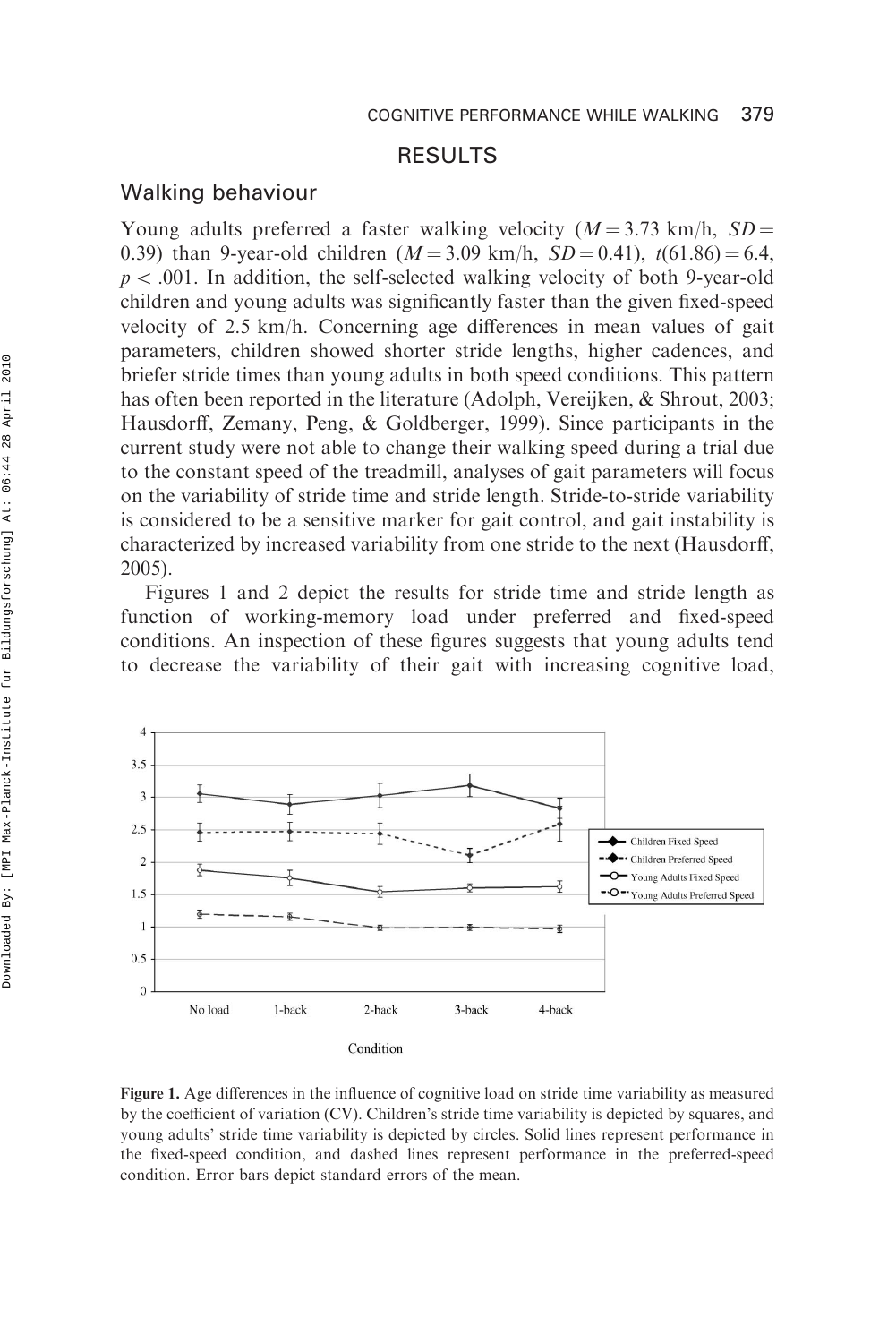

Figure 2. Age differences in the influence of cognitive load on stride length variability as measured by the coefficient of variation (CV). Children's stride time variability is depicted by squares, and young adults' stride time variability is depicted by circles. Solid lines represent performance in the fixed-speed condition, and dashed lines represent performance in the preferred-speed condition. Error bars depict standard errors of the mean.

especially in the preferred-speed condition, while the pattern is less consistent for children, who sometimes tend to show a rather U-shaped function, with increases in gait variability when cognitive load is very high.

In order to address this pattern of data statistically, a mixed-design ANOVA with Cognitive Load (5: no load, N-back 1 to 4) and Speed (2: preferred speed vs. fixed speed) as within-subjects factors and Age Group (2) as between-subjects factor was conducted for stride time and stride length. Since preliminary analyses showed no main effect for sex in the current study, this factor was not considered.

A significant effect for age group was detected for stride time,  $F(1, 60) = 128.9, p < .001, \eta^2 = .68, \text{ and stride length}, F(1, 60) = 159.2,$  $p < .001$ ,  $\eta^2 = .73$ . Children showed a higher variability in those gait parameters as compared to young adults, a pattern that has often been reported in the literature (Hausdorff et al., 1999; Stolze et al., 1997; Sutherland, 1997).

A significant Cognitive Load effect was detected for stride length, F(3.43,  $206.03 = 11.5$ ,  $p < .001$ ,  $n^2 = .16$ , but this effect was qualified by an interaction of Cognitive Load and Age Group,  $F(3.43, 206.03) = 5.4$ ,  $p = .001$ ,  $\eta^2 = .16$ , with children showing more pronounced differences between the load conditions than young adults. These effects were not present for stride time.

A main effect for the factor Speed was found for stride time,  $F(1, 60) = 79.6, p < .001, \eta^2 = .57, \text{ and stride length}, F(1, 60) = 50.1,$  $p<.001$ ,  $\eta^2 = .46$ . Participants showed a higher variability in those gait parameters under fixed-speed conditions as compared to preferred-speed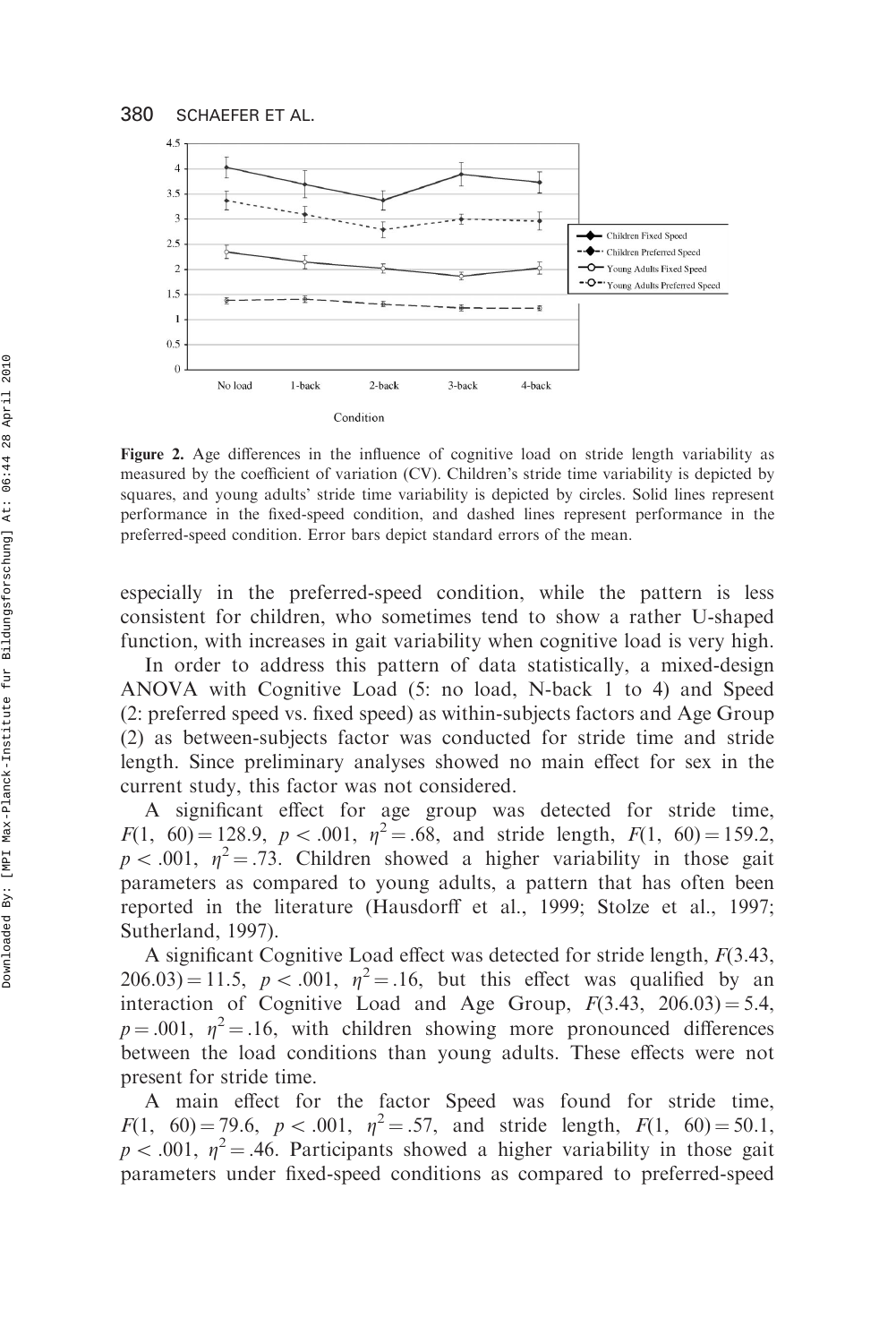conditions, which might have been caused by a decrease in postural stability at lower speeds (Shumway-Cook & Woollacott, 2001). The main effect of Speed did not interact with Age Group for any gait parameter. For stride time, a significant interaction of Cognitive Load and Speed,  $F(2.77, 166.22) = 3.1, p < .05, \eta^2 = .05$ , and also an interaction of Cognitive Load, Speed and Age Group,  $F(2.77, 166.22) = 3.4, p < .05, \eta^2 = .05$ , were detected.

To follow-up these significant interactions involving walking speed and task condition, separate analyses were conducted for the preferred- and fixed-speed conditions in children and young adults. To address non-linear trends we inspected the orthogonal polynomial contrasts. Results showed a significant linear trend in the preferred-speed condition for stride time,  $F(1, 31) = 30.6, p < .001, \eta^2 = .50$ , and stride length,  $F(1, 31) = 10.7, p < .01$ ,  $\eta^2$  = .26, in the young adults, and the quadratic trend reached significance for stride length in children,  $F(1, 29) = 6.4$ ,  $p < .05$ ,  $\eta^2 = .18$ . For the fixedspeed condition, the pattern was less consistent, with both the linear and the quadratic trend reaching significance for stride time and stride length in the young adults, linear trend for stride time:  $F(1, 31) = 10.8$ ,  $p < .01$ ,  $\eta^2 = .26$ ; quadratic trend for stride time:  $F(1, 31) = 5.8$ ,  $p < .05$ ,  $n^2 = .16$ ; linear trend for stride length:  $F(1, 31) = 6.2$ ,  $p < .05$ ,  $\eta^2 = .17$ ; quadratic trend for stride length:  $F(1, 31) = 6.3$ ,  $p < .05$ ,  $\eta^2 = .17$ , and only the quadratic trend for stride length reaching significance in the children's sample,  $F(1, 31) = 6.3$ ,  $p<.05, \eta^2=.17$ .

In sum, variability of stride time and stride length was higher in children than in young adults, and it was higher under fixed-speed conditions than preferred-speed conditions. Moreover, young adults tended to decrease their gait variability as a function of cognitive load, whereas children decreased their gait variability when working on an easy cognitive task (1-back and 2-back), but increased the variability again when cognitive load was very high (3-back and 4-back). However, the pattern was not consistent across all walking velocities and for both gait parameters.

#### Cognition

In order to investigate performance changes in the cognitive task, an overall mixed-design ANOVA with Cognitive Load Condition (4: N-back 1 to 4), Task Condition (2: single-task vs. dual-task), and Speed (2: preferred vs. fixed speed) as within-subjects factors, and Age Group (2) as betweensubjects factor was conducted. Preliminary analyses showed no main effect of sex, and this factor was not included in the analyses. In addition, analysing only the rate of false alarms per trial indicated that it was generally low, with less than one false alarm per trial even in the most difficult condition for the children's group.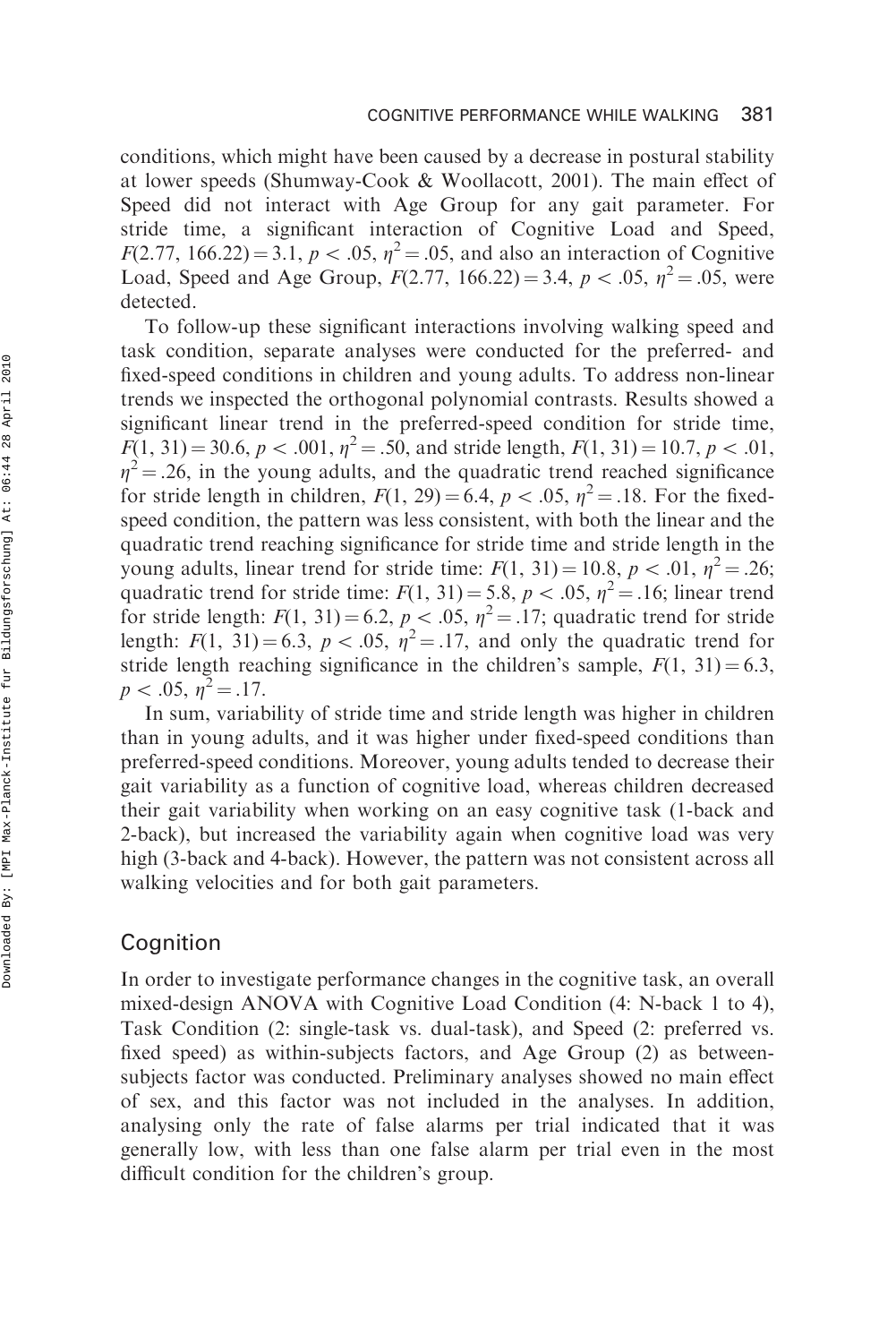A significant difference between the performances in different Cognitive Load Conditions was detected,  $F(1.52, 92.64) = 392.0, p < .001, \eta^2 = .87,$ and that effect interacted with Age Group,  $F(1.52, 92.64) = 32.6, p < .001$ ,  $\eta^2$  = .35. Cognitive performance decreased with increasing cognitive load, and that effect was more pronounced in the children's group.

Furthermore, the within-subjects factor Task Condition (single- vs. dualtask) reached significance,  $F(1, 61) = 9.3$ ,  $p < .01$ ,  $\eta^2 = .13$ , and that effect did not interact with Age Group. Participants improved their cognitive performance under dual-task conditions.

No main effect for the within-subjects factor Speed (preferred vs. fixed speed) was detected, but the interaction of Speed and Task Condition (single- vs. dual-task) reached significance,  $F(1, 61) = 9.4$ ,  $p < .01$ ,  $p^2 = .13$ , indicating that cognitive improvement was more pronounced in the preferred-speed condition than in the fixed-speed condition.

In addition, the two age groups differed significantly in their performance in the working memory task,  $F(1, 61) = 63.7$ ,  $p < .001$ ,  $\eta^2 = .51$ , with young adults outperforming children.

To further follow-up the significant interaction of walking speed and task condition, separate analyses were conducted for the preferred- and fixed-speed conditions. Figures 3 and 4 depict the performance patterns graphically. Figure 3 presents the performance in the preferred-speed condition, and Figure 4 in the fixed-speed condition. In the fixed-speed condition, both 9-year-old children and young adults maintained their cognitive performance under dual-task conditions in comparison to single-task conditions. In the preferred-speed condition, both age groups significantly increased their cognitive performance under dual-task conditions,  $F(1, 61) = 21.7$ ,  $p < .001$ ,  $\eta^2 = .26$ , and this effect interacted with age group,  $F(1, 61) = 6.8$ ,  $p < .05$ ,  $\eta^2 = .10$ , indicating that children benefited to a greater extent from the dual-task situation than young adults. Moreover, the interaction of Task Condition (single- vs. dual-task) and Cognitive Load reached significance,  $F(1.962, 119.664) = 3.4$ ,  $p < .05$ ,  $\eta^2$  = .05. With increasing cognitive load, a more pronounced increase in Nback working memory performance was found under dual-task conditions, probably because participants were performing at ceiling in the N-back 1 condition and therefore could not further improve their performance in a dual-task situation.<sup>1</sup> However, as can be seen in Figures 3 and 4, single-task performances tended to be slightly higher in children for the preferred-speed condition as compared to the fixed-speed condition. We therefore calculated

<sup>&</sup>lt;sup>1</sup>If the data of the N-back 1 condition were excluded from all the analyses of cognitive performances, the same pattern of findings emerged, with just one exception: In the analysis of the preferred-speed condition, the interaction of Task Condition (single vs. dual task) and Cognitive Load did not reach significance ( $p = .334$ ).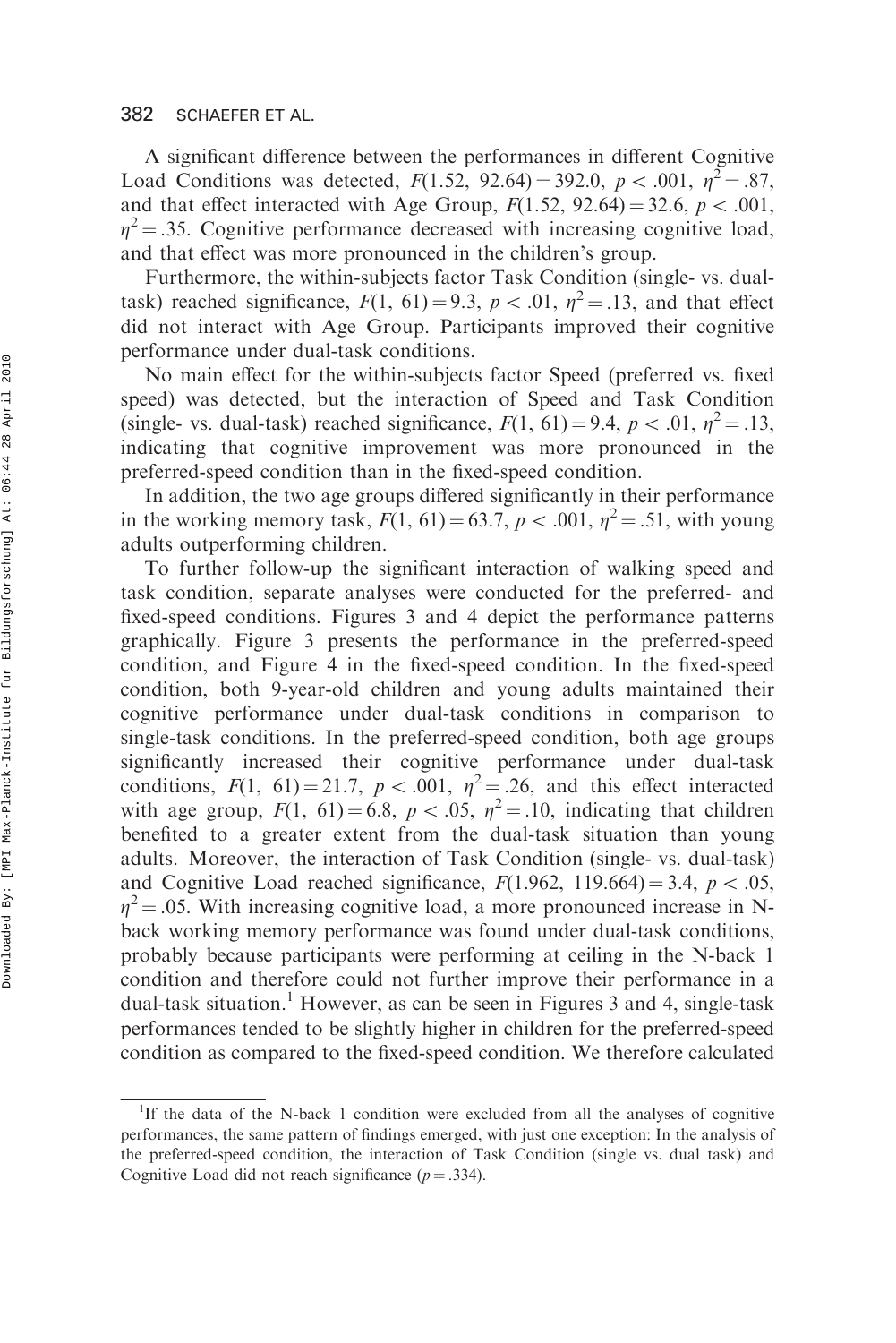

Figure 3. Cognitive performance when sitting and when walking with preferred speed. Singletask performance is presented by the solid bars, and the corresponding dual-task performance is presented by the striped bars. Error bars depict standard errors of the mean.



Figure 4. Cognitive performance when sitting and when walking with fixed speed (2.5 km/h). Single-task performance is presented by the solid bars, and the corresponding dual-task performance is presented by the striped bars. Error bars depict standard errors of the mean.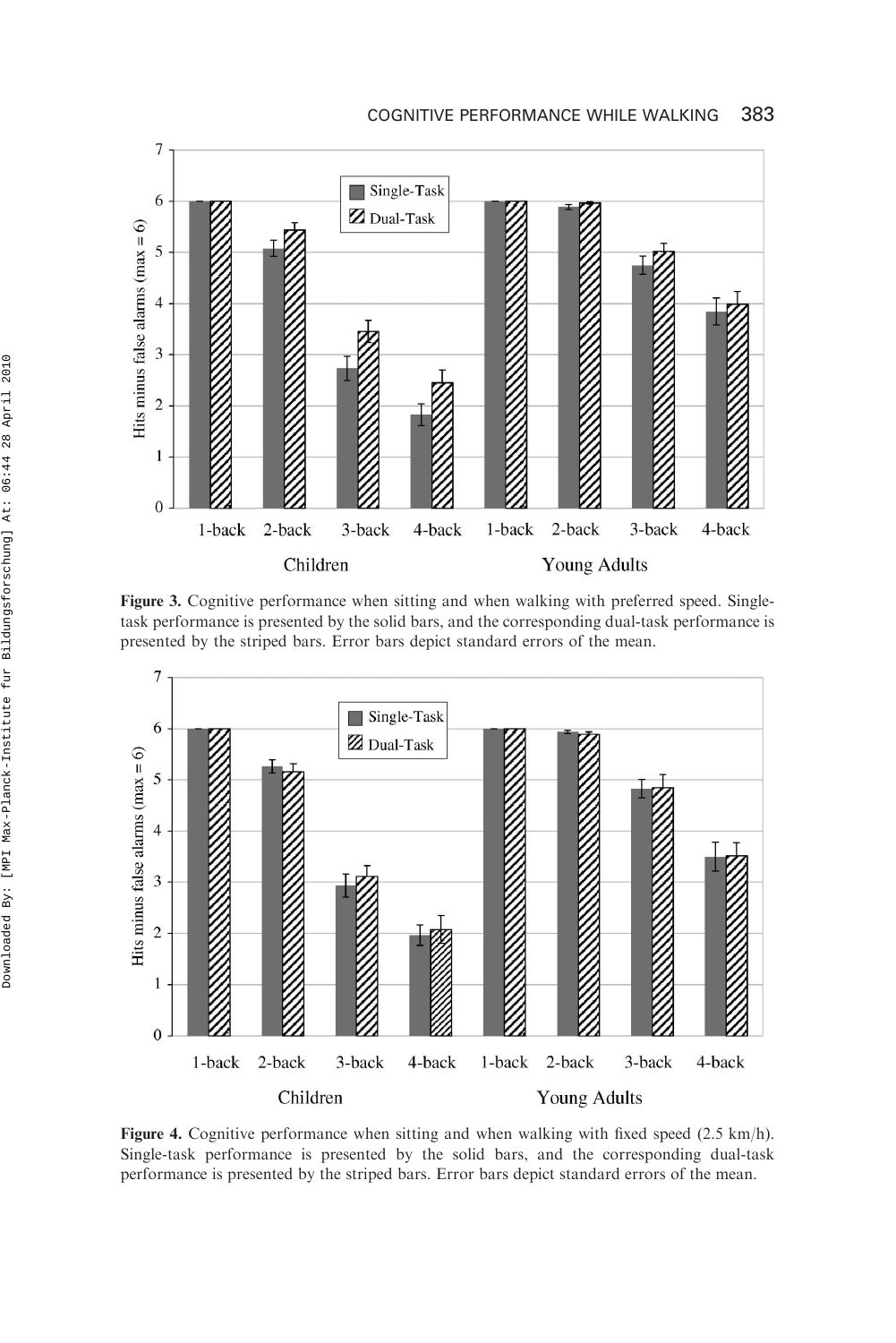an average single-task score for both sessions for each individual, and re-ran the ANOVAs reported above. There were no differences in the results for fixed speed, but the interaction effect of single- vs. dual-task and age group did not reach significance any more for the ANOVA with preferred speed. In other words, when averaging the single-task scores for both sessions, children and young adults benefited to a comparable extent from walking on the treadmill.

## **DISCUSSION**

This study explored differences between children's and young adults' ability to perform more or less challenging cognitive tasks while walking. Concerning gait variability, the study revealed that variability of stride time and stride length was higher in 9-year-olds than in young adults, and it was higher under fixed-speed conditions as compared to preferredspeed conditions. Furthermore, with increases in cognitive load, young adults tended to decrease their gait variability, whereas children showed a tendency to decrease their gait variability when working on an easy cognitive task (N-back 1 and 2), but to increase the variability again when cognitive load was very high (N-back 3 and 4). However, the pattern was not consistent across all walking velocities and the two gait parameters. Nevertheless, there are similarities to the findings of Huxhold and colleagues (2006), who reported a decrease in postural sway under conditions in which participants were focusing their attention on an easy cognitive task, as compared to focusing their attention exclusively on the execution of the automatized sensorimotor task of balancing. When the difficulty of the cognitive task was further increased, older, but not younger, adults showed an increase in postural sway, indicating that there is a U-shaped relation between the efficacy of postural control and concurrent cognitive demands. Children in the current study might be comparable to older adults in the study by Huxhold and colleagues (2006), since they had fewer resources available than young adults, and therefore might have begun to increase their gait variability with a nominally smaller cognitive load than young adults (see also Lövdén et al., 2008). An alternative explanation for the reduction in walking variability from no load to the dual-task conditions with low cognitive load might be that participants are always engaged in some kind of cognitive activity (e.g., mind wandering) under single-task walking conditions, which might be cognitively more demanding than performing the easy cognitive task while walking (Fraizer  $\&$  Mitra, 2008). From this perspective, any ''single-task'' performance of a rather automatized sensorimotor task includes an unspecified cognitive task of unknown load.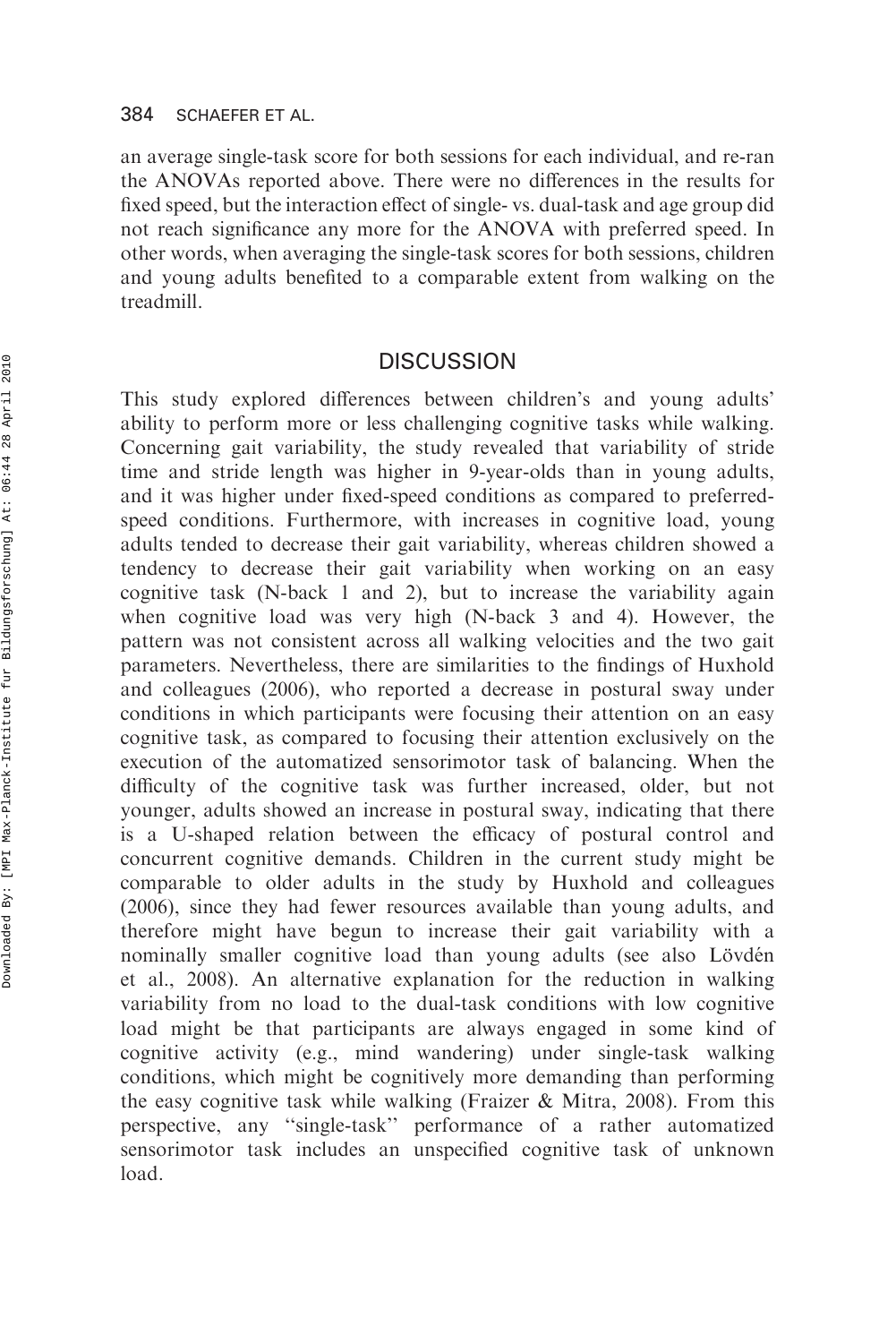Concerning performance in the working-memory task, young adults outperformed children. In addition, performance decreased in all age groups when cognitive load was increased, and this effect was more pronounced in 9-year-old children than in young adults. The manipulation of task difficulty in the cognitive task guaranteed that performance was well below ceiling in the most challenging task conditions. Both age groups significantly improved their cognitive performance when walking on the treadmill at their preferred speed as opposed to sitting on a chair. This effect was more pronounced in the higher cognitive load conditions. It is unlikely that the improvement in cognitive performance from single- to dual-task conditions was due to a practice effect, since (a) single-task trials were assessed at the beginning and end of each session (ABBA-scheme) and (b) there were no performance differences between single- and dual-task conditions in the fixed-speed condition.

The data pattern of the current study therefore lends empirical support to theoretical assumptions that predict an increase in arousal or activation associated with physical activity (Adam et al., 1997; Collardeau et al., 2001; Deakin et al., 1988), which then can be invested into the cognitive task.<sup>2</sup> However, performance improvements only occurred in the preferred-speed condition, in which participants were able to choose a comfortable walking speed, and they did not occur when participants were asked to walk at a fixed, non-preferred speed of 2.5 km/h.

There are two possible explanations for why cognitive performance was not improved in the fixed-speed condition: Walking at the fixed speed, which was considerably slower than the preferred speed in both age groups, might simply not have been fast enough to increase arousal sufficiently to achieve an effect. Given that most studies that investigated the effect of exerciseinduced arousal increases had participants perform at rather fast speeds (see McMorris & Graydon, 2000, for a review), usually while exercising on a bicycle ergometer or while running on a treadmill, ensuring that they were performing at a certain percentage of their maximum exercise capacity  $(VO<sub>2max</sub>)$ , the movement required in the current study (walking on a treadmill) was definitely physically less demanding. Since we did not measure exercise-induced physical arousal directly (e.g., increases in heart rate or oxygen consumption during walking as opposed to sitting), we are not able to report at which stage participants were performing relative to their maximum capacity.

 $2$ In comparison to other studies that report no changes in accuracy of task performance, but a decrease in reaction times to cognitive tasks with increasing physical activity (Collardeau, Brisswalter, & Audiffren, 2001; Deakin, Starkes, & Elliott, 1988), the current study only focused on increases in accuracy. Potential changes in reaction times from single- to dual-task conditions have not been measured, since task instructions focused exclusively on accuracy, and not on reaction times.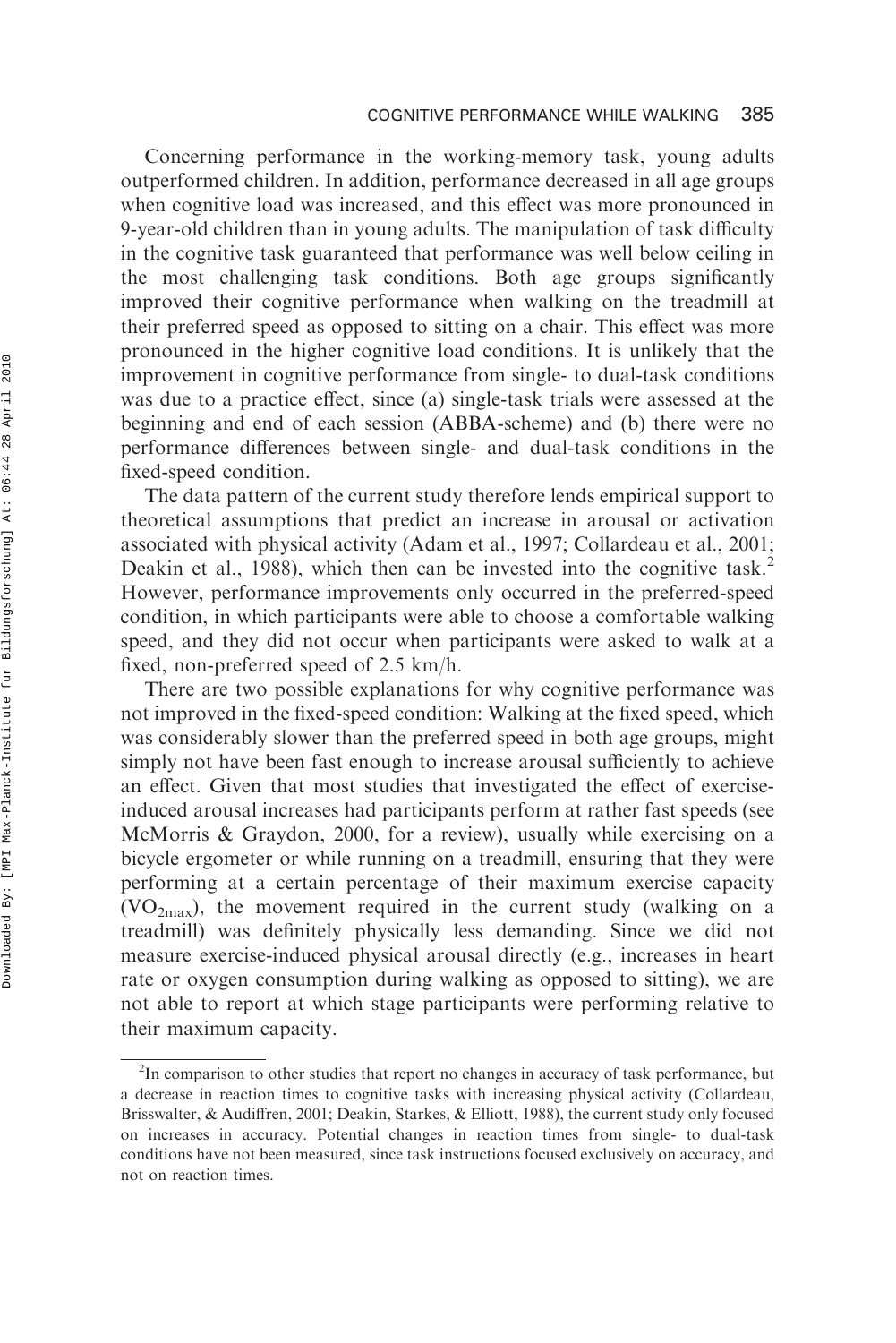#### 386 SCHAEFER ET AL.

Alternatively, and following a dual-task resource competition approach (Kahneman, 1973; Wickens, 1991), which assumes that resources have to be shared between the two tasks, it is conceivable that walking on a treadmill at a fixed, non-preferred speed is more resource demanding than walking at one's preferred speed, since one has to pay some attention to adjusting one's walking speed to the speed of the treadmill. Studies on the automatization of sensorimotor skills (Beilock, Carr, MacMahon, & Starkes, 2002a; Beilock, Wierenga, & Carr, 2002b) indicate that automatized sensorimotor skills require very little or no attention for their execution, and that paying attention to the execution of an automatized skill leads to performance decrements. If adjusting one's walking speed to the fixed speed of the treadmill, one might have to refrain from using the speed that is most comfortable and therefore also most automatized, and if the constant adaptation of one's speed to the fixed speed of the treadmill is resource demanding, no resources might have been left for investing in the improvement of cognitive performance.

In order to distinguish between the two accounts, future studies should include a third walking velocity in the study design, in which people are instructed to walk faster, rather than slower, than their preferred speed. The arousal-induced resource activation account would predict that this should lead to further improvements in cognitive performance (at least as long as the exercise intensity is not extremely high), while the resource competition account would predict that any walking velocity that differs from one's preferred walking speed should require attentional resources and therefore lead to a reduction in cognitive performance. In this respect, it would also be interesting to use some other motor task, for example cycling on a stationary bicycle, which leads to an increase in arousal while presumably requiring less cognitive resources than walking on a treadmill. In order to distinguish between the two accounts, some objective measure of arousal (e.g., galvanic skin response or heart rate) should also be included in future studies.

A design limitation of the current study is that the time period in which the motion capture took place (and in which no target stimuli were presented for the N-back task) was implemented at the same point in time across trials, and it might therefore have become predictable for subjects. However, we consider it rather unlikely that this might have led to participants temporarily "giving up" working on the N-back task. In order to exclude that possibility in future studies, the timing of the silent motion capture period should be varied randomly across trials.

Another important extension of the reported results would be to include special populations (e.g., patients with cerebral palsy, orthopaedic problems influencing gait patterns, or dyslexia) in cognitive–sensorimotor dual-task studies. It is conceivable that those groups show a more pronounced pattern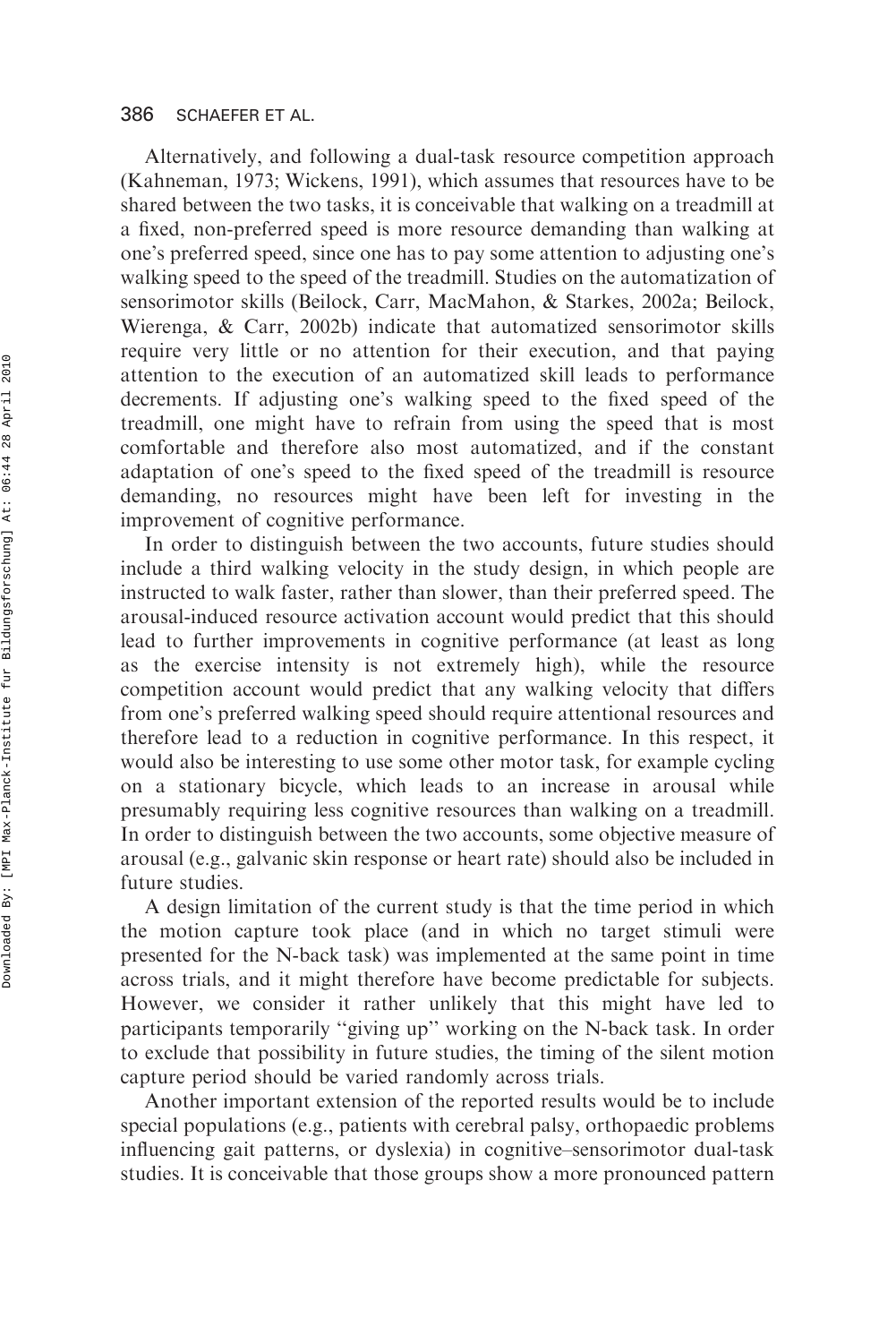of dual-task-related performance decrements than healthy individuals, even when taking each individual's single-task performance into account. An interesting population in this respect are individuals suffering from attention-deficit hyperactivity disorder (ADHD). Motor restlessness is one symptom of this disorder. Since the current study demonstrated that healthy children were able to improve their cognitive performance when walking on a treadmill at comfortable speed, hyperactive children might also be able to profit from some type of consistent movement that does not require much attention, even though it is often argued that those children have more problems than healthy controls when they have to divide their attention between two concurrent tasks (Fuggetta, 2006; Wimmer, Mayringer, & Raberger, 1999). On the other hand, exercise is reported to have positive effects on cognitive performance and overall behaviour in ADHD children (Azrin, Ehle, & Beaumont, 2006; Baker, 2005; Tantillo, Kesick, Hynd, & Dishman, 2002; Wendt, 2000), but no study has, to our knowledge, investigated the influence of concurrent motor activity on cognitive performance in that group.

To conclude, stride-to-stride variability decreased with cognitive load in young adults, whereas children showed an increase in variability when cognitive load was very high. Both children and adults improved their cognitive performance when walking at their preferred speed as opposed to sitting or walking at a fixed, non-preferred speed. This improvement was more pronounced in children than in young adults. Thus, the interaction of walking and cognitive performance is influenced by the necessity to share resources between the tasks, and improvements in cognitive performance can be induced by exercise through the activation of resources. Future studies need to identify the brain mechanisms underlying arousal-induced resource activation.

> Manuscript received 4 September 2007 Revised manuscript accepted 24 September 2008 First published online 16 June 2009

## **REFERENCES**

- Adam, J. J., Teeken, J. C., Ypelaar, P. J. C., Verstappen, F. T. J., & Paas, F. G. W. (1997). Exercise-induced arousal and information processing. International Journal of Sport Psychology, 28, 217–226.
- Adolph, K. A., Vereijken, B., & Shrout, P. E. (2003). What changes in infant walking and why. Child Development, 74, 475–497.
- Azrin, N. H., Ehle, C. T., & Beaumont, A. L. (2006). Physical exercise as a reinforcer to promote calmness of an ADHD child. Behavior Modification, 30, 564–570.
- Baker, T. C. (2005). The use of mini-exercise breaks in the classroom management of ADHDtype behaviors. Dissertation Abstracts International Section A: Humanities and Social Sciences, 66(6-A), 2098.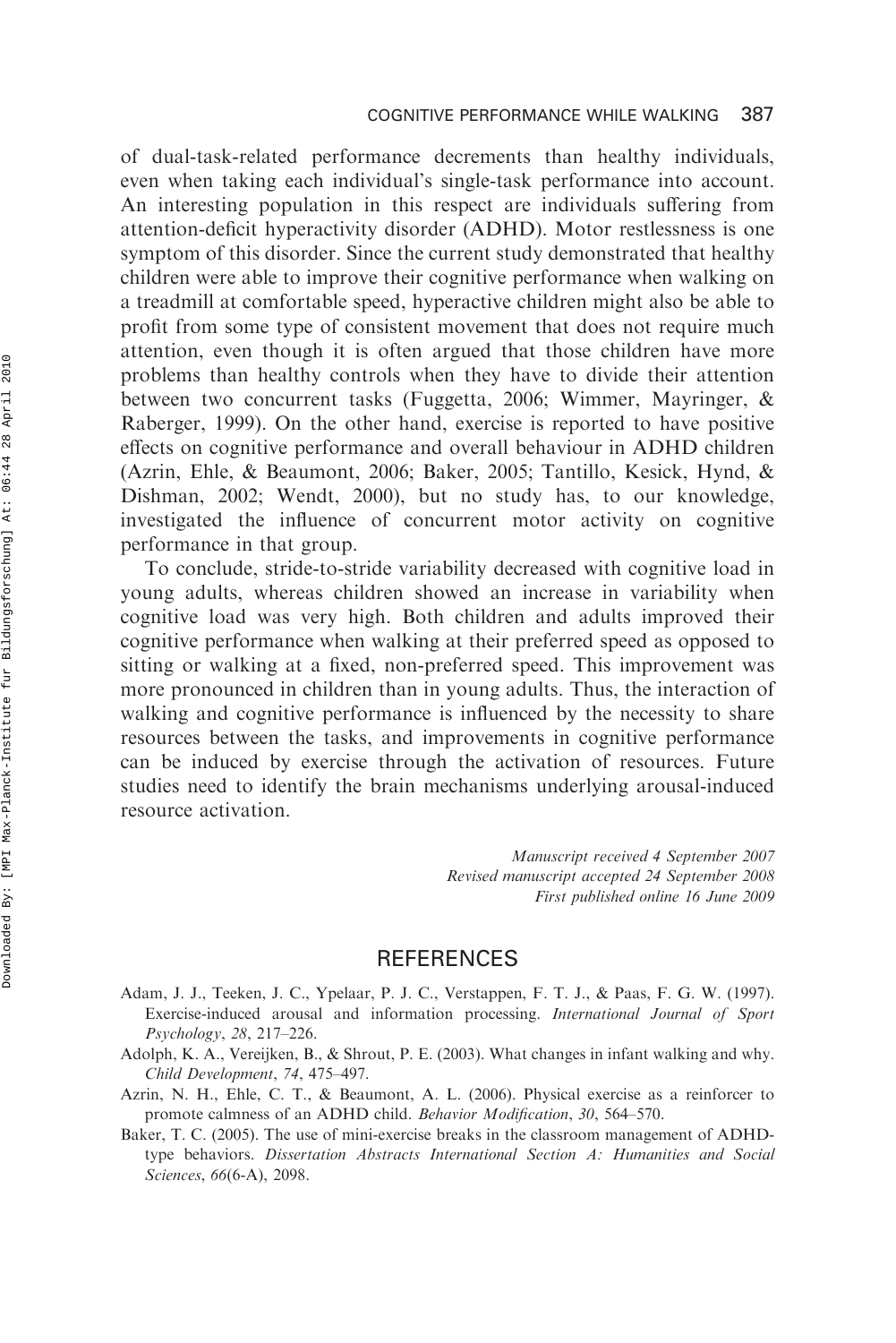- Beauchet, O., Dubost, V., Herrmann, F. R., & Kressig, R. W. (2005). Stride-to-stride variability while backward counting among healthy young adults. Journal of NeuroEngineering and Rehabilitation, 2, 1–8.
- Beilock, S. L., Carr, T. H., MacMahon, C., & Starkes, J. L. (2002a). When paying attention becomes counterproductive: Impact of divided versus skill-focused attention on novice and experienced performance of sensorimotor skills. Journal of Experimental Psychology: Applied, 8, 6–16.
- Beilock, S. L., Wierenga, S. A., & Carr, T. H. (2002b). Expertise, attention, and memory in sensorimotor skill execution: Impact of novel task constraints on dual-task performance and episodic memory. The Quarterly Journal of Experimental Psychology, 55(A), 1211-1240.
- Case, R., Kurland, D. M., & Goldberg, J. (1982). Operational efficiency and the growth of short-term memory span. Journal of Experimental Child Psychology, 33, 386–404.
- Collardeau, M., Brisswalter, J., & Audiffren, M. (2001). Effects of a prolonged run on simple reaction time of well trained runners. Perceptual and Motor Skills, 93, 679–689.
- Deakin, J. M., Starkes, J. L., & Elliott, D. (1988). Feature integration of children during exercise. Journal of Sport and Exercise Psychology, 10, 248–261.
- Dobbs, A. R., & Rule, B. G. (1989). Adult age differences in working memory. *Psychology and* Aging, 4, 500–503.
- Ebersbach, G., Dimitrijevic, M. R., & Poewe, W. (1995). Influence of concurrent tasks on gait. A dual-task approach. Perceptual and Motor Skills, 81, 107–113.
- Fraizer, E. V., & Mitra, S. (2008). Methodological and interpretive issues in posture-cognition dual-tasking in upright stance. Gait and Posture, 27, 271–279.
- Fry, A. F., & Hale, S. (1996). Processing speed, working memory, and fluid intelligence: Evidence for a developmental cascade. Psychological Science, 7, 237–241.
- Fuggetta, G. P. (2006). Impairment of executive functions in boys with attention deficit/ hyperactivity disorder. Child Neuropsychology, 12, 1–21.
- Guttentag, R. E. (1989). Age differences in dual-task performance: Procedures, assumptions, and results. Developmental Review, 9, 146–170.
- Hausdorff, J. M. (2005). Gait variability: Methods, modeling and meaning. Journal of NeuroEngineering and Rehabilitation, 2, 1–9.
- Hausdorff, J. M., Zemany, L., Peng, C.-K., & Goldberger, A. L. (1999). Maturation of gait dynamics: Stride-to-stride variability and its temporal organization in children. Journal of Applied Physiology, 86, 1040–1047.
- Huang, H.-J., & Mercer, V. S. (2001). Dual-task methodology: Applications in studies of cognitive and motor performance in adults and children. Pediatric Physical Therapy, 13, 133–140.
- Huxhold, O., Li, S.-C., Schmiedek, F., & Lindenberger, U. (2006). Dual-tasking postural control: Aging and the effects of cognitive demand in conjunction with focus of attention. Brain Research Bulletin, 69, 294–305.
- Kahneman, D. (1973). Attention and effort. Englewood Cliffs, NJ: Prentice-Hall.
- Krampe, R. T., Schaefer, S., Lindenberger, U., & Baltes, P. B. (2008). Lifespan dynamics of resource-allocation in multi-task contexts: Concurrent walking and memory retrieval in children, young, and older adults. Ms submitted for publication.
- Lehrl, S., Merz, J., Burkhard, G., & Fischer, S. (1991). Manual zum MWT-A. Erlangen, Germany: Perimed Fachbuch Verlag.
- Li, K. Z. H., Krampe, R. T., & Bondar, A. (2005). An ecological approach to studying aging and dual-task performance. In R. W. Engle, G. Sedek, U. V. Hecker, & D. N. McIntosh (Eds.), Cognitive limitations in aging and psychopathology (pp. 190–218). Cambridge, UK: Cambridge University Press.
- Lindenberger, U., Marsiske, M., & Baltes, P. B. (2000). Memorizing while walking: Increase in dual-task costs from young adulthood to old age. Psychology and Aging, 15, 417–436.